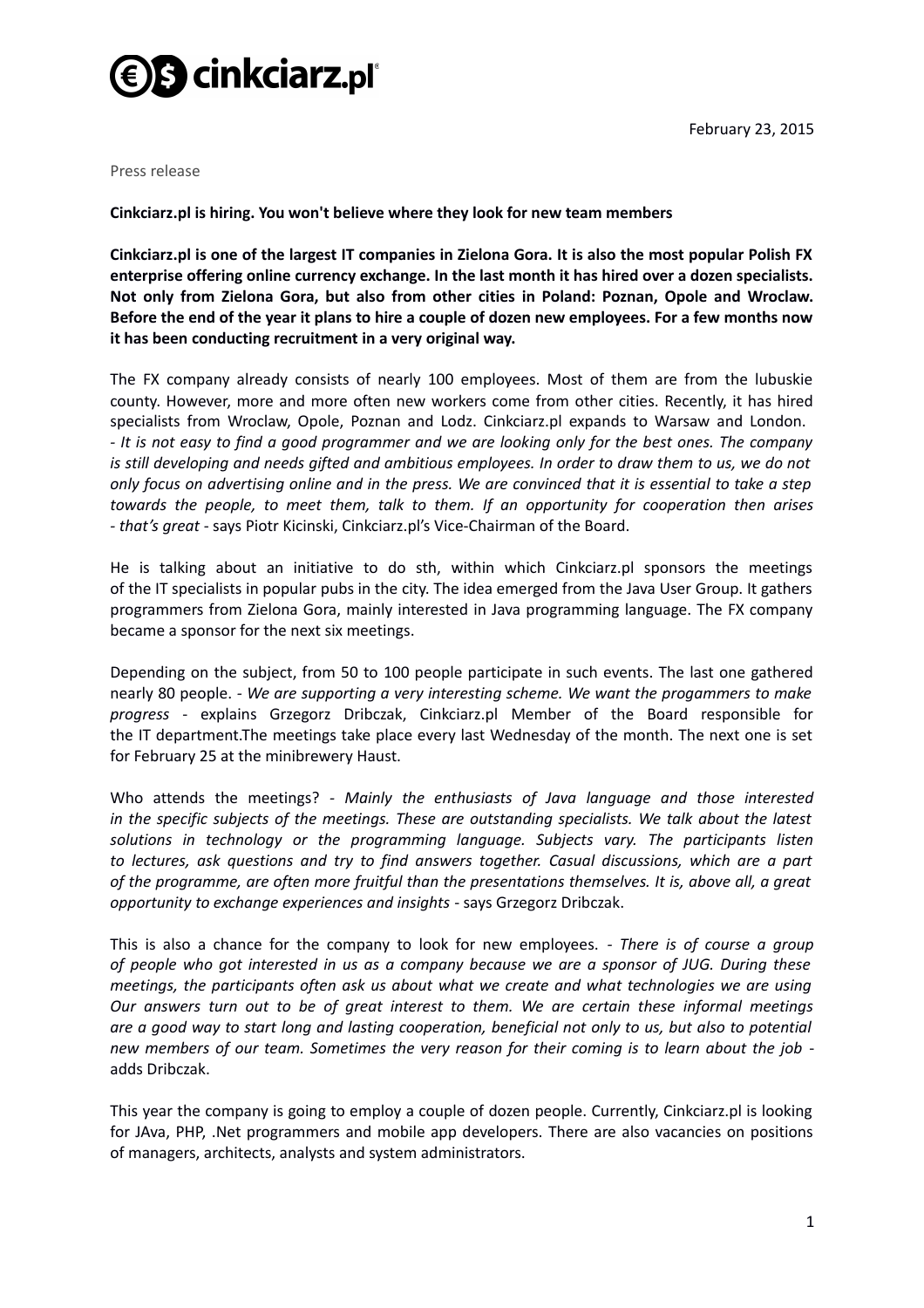

February 23, 2015

Press release

*- We are a very dynamic company. Those who start working here are looking for better solutions, need changes. They count on development, interesting projects or better salaries. Some of them might have reached the glass ceiling. It happens ever so often that they're using out-of-date technologies or focus on one area of programming. Sometimes it is imposed by some long-term project they've been working on. Our ideas and resources are fresh, they're up-to-date. We work in a state-of-the-art environment. We aim to create for many platforms. We like new gadgets. Our employees work with modern technologies and tools. We also offer them something else: stable employment. Many companies work employ external contractors. Employment depends on them, If a partner company resigns from the order or don't pay in time, the workers lose a sense of security. There is no such risk with us. We work on some long-term projects, which develop our own systems and the employment is guaranteed* - summarizes Dribczak.

Registering for the meetings is free of charge, but obligatory. It can be done online at: [http://www.meetup.com/Zielona-Gora-JUG/.](http://www.meetup.com/Zielona-Gora-JUG/) The subject of the nearest meeting will be 7 and 8 Java releases. Among participants prizes will be drawn, sponsored by partners of the meeting. These will be JetBrains licences and an ebook from Manning publishing house.

Cinkciarz.pl will also be a sponsor of the meeting in March.

Every job advertisement is available online at<https://cinkciarz.pl/o-nas/kariera/oferty-pracy>

## INFORMATION ABOUT THE BRAND

Cinkciarz.pl provides online FX services, using state-of-the-art FX technology for everybody, including individuals, entrepreneurs, travellers and those repaying loans in foreign currencies. Cinkciarz.pl presents the most favorable rates of all the 24 currencies in its offer. Categories of services offered are: online currency exchange (in three transaction models) and currency cards. The transactions can be concluded via internet transfers from any bank account 24/7. Cinkciarz.pl is the first FX company in Poland to join the SWIFT organization which includes only the largest banks and financial institutions. The company is also amongst Bloomberg data and analysis suppliers. Cinkciarz.pl EUR/PLN forecasts have been awarded first place in the world for four consecutive quarters in Bloomberg's rank Best EMEA Currency Forecasters Q3 2013 and the first place for the CZK/EUR and ZAR/USD forecasts for the first three quarters of 2014.

 $\_$  , and the set of the set of the set of the set of the set of the set of the set of the set of the set of the set of the set of the set of the set of the set of the set of the set of the set of the set of the set of th

\_\_\_\_\_\_\_\_\_\_\_\_\_\_\_\_\_\_\_\_\_\_\_\_\_\_\_\_\_\_\_\_\_\_\_\_\_\_\_\_\_\_\_\_\_\_\_\_\_\_\_\_\_\_\_\_\_\_\_\_\_\_\_\_\_\_\_\_\_\_\_\_\_\_\_\_\_\_\_

## **For additional information contact:**

**Kamil Sahaj** Marketing Manager ks@cinkciarz.pl +48 726 666 633

**Kalina Stawiarz**  PR Specialist kst@cinkciarz.pl +48 726 666 644